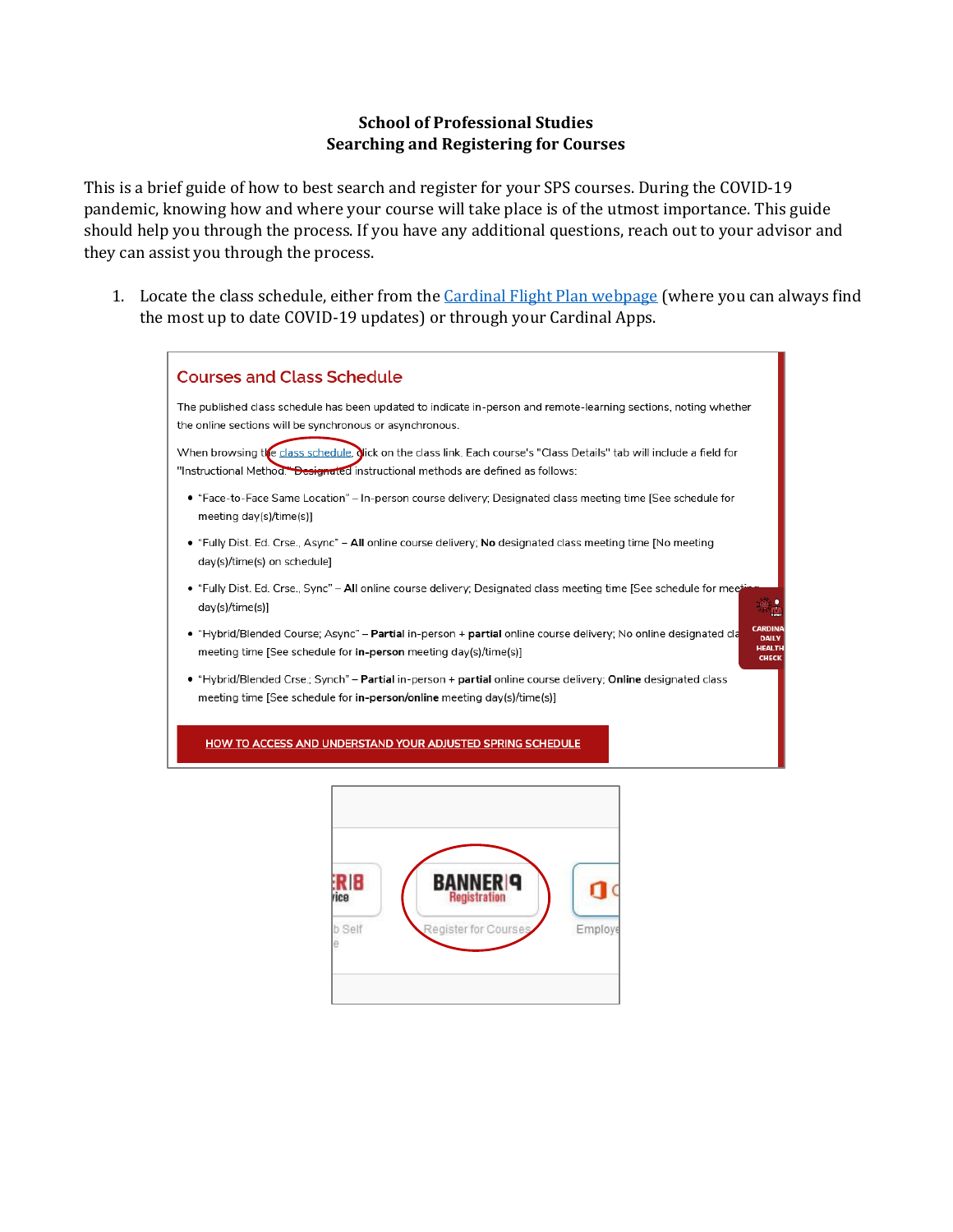2. Select the semester (term) you want to view courses for

| <b>@</b> ellucian<br>н.                                    | <b>::</b> @ ellucian                                                                                                                                      |
|------------------------------------------------------------|-----------------------------------------------------------------------------------------------------------------------------------------------------------|
| <b>Student</b> Registration Select a Term<br>Select a Term | <b>Student Registration</b> Select a Term<br>Select a Term                                                                                                |
| $\overline{\mathbf{v}}$<br>Continue                        | A<br>Q<br>$\hat{\phantom{a}}$<br>Spring 2021<br>Fall 2020 (View Only)<br>Summer 2020 (View Only)<br>Spring 2020 (View Only)<br>Fall 2019 (View Only)<br>٧ |

- 3. There are multiple ways to search for your courses. The best way to ensure that you are only seeing SPS courses is to select any of the below parts of term: **Note**: Del Mar is the Corpus Christi Campus
	- a. For Term I (i.e. Spring I, etc.) choose: ADCaP I Term, Del Mar ADCaP I Term, Online I Term
	- b. For Term II (i.e. Spring II, etc.) choose: ADCaP II Term, Del Mar ADCaP II Term, Online II Term
	- c. For DBA choose: EAP Professional Studies 16 Wk

You can narrow the search by Subject, Campus, and Instructional Method.

**TIP**: Do NOT narrow the search by College. Some core SPS courses (ex. RELS, SPAN, etc.) are listed under the main campus.

|                                   | <b>Student</b> Registration Select a Term Browse Classes                                                                                                                     |
|-----------------------------------|------------------------------------------------------------------------------------------------------------------------------------------------------------------------------|
| <b>Browse Classes</b>             |                                                                                                                                                                              |
| <b>Enter Your Search Criteria</b> |                                                                                                                                                                              |
| Term: Spring 2021                 |                                                                                                                                                                              |
| Subject                           |                                                                                                                                                                              |
| <b>Course Number</b>              |                                                                                                                                                                              |
| Part Of Term                      | X ADCaP I Term<br><b>X</b> ADCaP II Term<br>X Del Mar ADCaP I Term X Del Mar ADCaP II Term<br><b>*</b> EAP Professional Studies 16 Wk<br>X Online I Term<br>X Online II Term |
| Campus                            |                                                                                                                                                                              |
| College                           |                                                                                                                                                                              |
| <b>Instructional Methods</b>      |                                                                                                                                                                              |
| CRN or Keyword (Partial<br>Words) |                                                                                                                                                                              |
|                                   | Search<br>Clear<br>▶ Advanced Search                                                                                                                                         |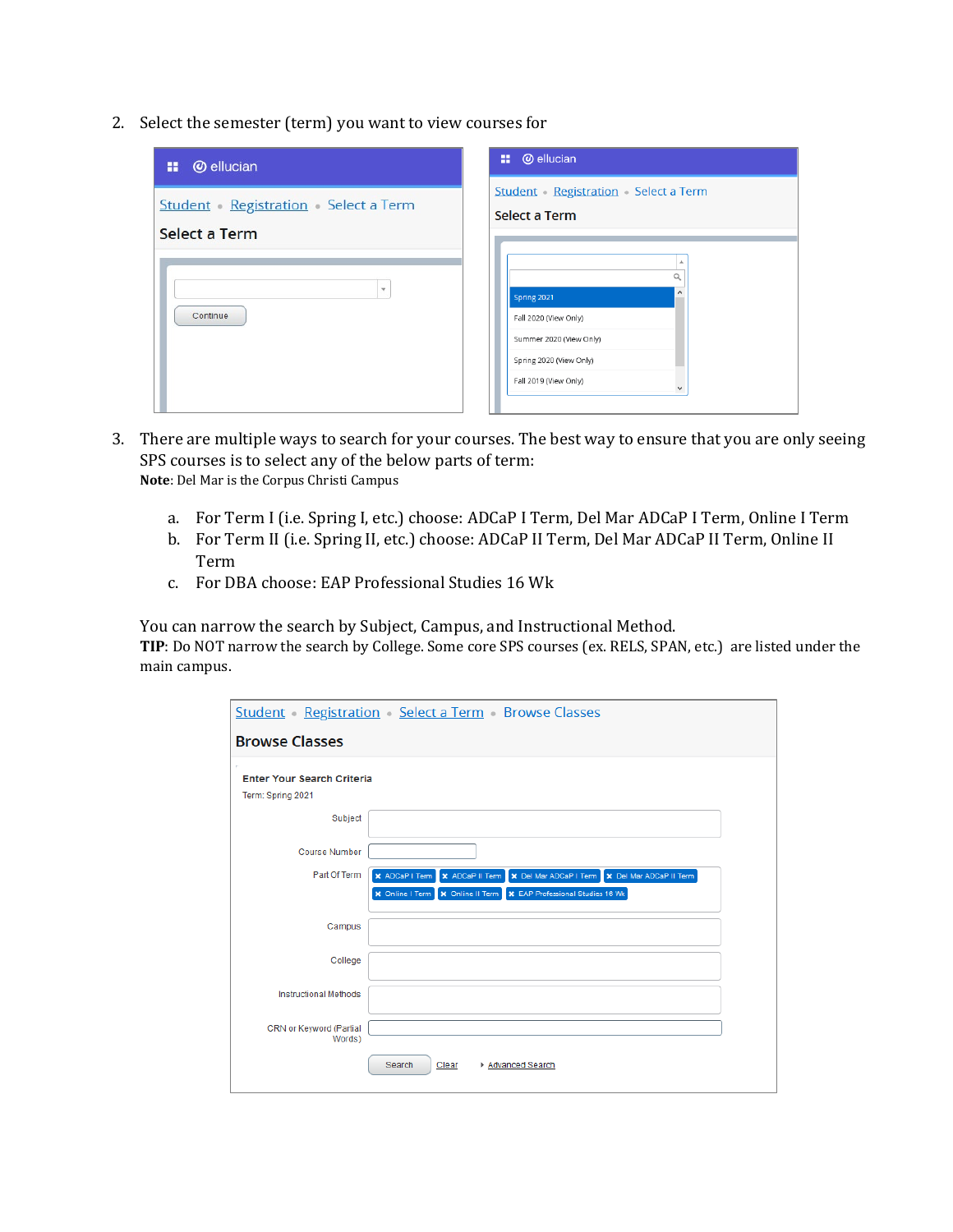4. Once you search for your course, you will see something similar to the below:

| <b>Browse Classes</b> |                                         |                          |                                                                                                                 |                  |                     |  |  |  |
|-----------------------|-----------------------------------------|--------------------------|-----------------------------------------------------------------------------------------------------------------|------------------|---------------------|--|--|--|
|                       | <b>Search Results - 196 Classes</b>     |                          | Term: Spring 2021 Part Of Term: ADCaP II Term, Online II Term, Del Mar ADCaP II Term                            |                  | <b>Search Again</b> |  |  |  |
| Title                 | Ő.                                      | Instructor               | <b>Meeting Times</b>                                                                                            | <b>Status</b>    | ☆.                  |  |  |  |
|                       | <b>Financial Accounting</b><br>I ecture | Pendarvis, Deborah (P    | $ s $ M $ t $ W $ t $ F $ s $ - <b>Type:</b> Class <b>Building:</b> None                                        | 13 of 25 seats r |                     |  |  |  |
| ▶                     | <b>Financial Accounting</b><br>Lecture  | Davis, John (Primary)    | SMTWTFS-Type: Class Building: None                                                                              | 19 of 25 seats r |                     |  |  |  |
|                       | <b>Managerial Accounting</b><br>Lecture | Cantu, Michael (Primary) | SM T W T F S 05:30 PM - 09:30 PM Type: Cla 12 of 15 seats r                                                     |                  |                     |  |  |  |
|                       | <b>Managerial Accounting</b><br>Lecture | Lefko, Laurie (Primary)  | S M T W T F S 06:00 PM - 10:00 PM Type: Cla 18 of 20 seats r                                                    |                  |                     |  |  |  |
|                       | Managerial Accounting<br>Lecture        | Davis, John (Primary)    | $\vert$ s $\vert$ M $\vert$ T $\vert$ $\vert$ F $\vert$ s $\vert$ - Type: Class Building: None 9 of 25 seats re |                  |                     |  |  |  |

5. To find out more information about the course, including the instructional method, click on the title of the course. This will pull up all the course info, including the instructional method. **Note:** Synchronous instructional method has a designated class meeting time. Asynchronous instructional method does NOT have a designated class meeting time.

| Associated Term: Spring 2021<br>CRN: 87092<br>Campus: SPS Online<br>Schedule Type: Lecture<br>Instructional Method: Fully Dist Ed Crse, Async |  |  |  |  |
|-----------------------------------------------------------------------------------------------------------------------------------------------|--|--|--|--|
|                                                                                                                                               |  |  |  |  |
|                                                                                                                                               |  |  |  |  |
|                                                                                                                                               |  |  |  |  |
|                                                                                                                                               |  |  |  |  |
| Section Number: VU5                                                                                                                           |  |  |  |  |
| Subject: Accounting (SPS)<br>Course Number: 2311                                                                                              |  |  |  |  |
| Title: Financial Accounting<br>Credit Hours: 3                                                                                                |  |  |  |  |
| Grade Mode: No Section specified grade mode, please see Catalog<br>link below for more information                                            |  |  |  |  |
|                                                                                                                                               |  |  |  |  |
|                                                                                                                                               |  |  |  |  |
|                                                                                                                                               |  |  |  |  |
|                                                                                                                                               |  |  |  |  |

| Class Details for Dimen of Wellness Bridge Dimensions of Wellness 3300 NE5 |                                                                                                     |  |  |  |  |  |  |
|----------------------------------------------------------------------------|-----------------------------------------------------------------------------------------------------|--|--|--|--|--|--|
| Term: 202170   CRN: 87130                                                  |                                                                                                     |  |  |  |  |  |  |
| <b>Class Details</b>                                                       | Associated Term: Spring 2021                                                                        |  |  |  |  |  |  |
| <b>Bookstore Links</b>                                                     | CRN: 87130<br>Campus: SPS Northeast Center                                                          |  |  |  |  |  |  |
| <b>Course Description</b>                                                  | Schedule Type: Lecture                                                                              |  |  |  |  |  |  |
| Syllabus                                                                   | Instructional Method: Fully Dist Ed Crse, Sync.<br><b>Section Number: NE5</b>                       |  |  |  |  |  |  |
| <b>Attributes</b>                                                          | Subject: Dimensions of Wellness<br>Course Number: 3300                                              |  |  |  |  |  |  |
| <b>Restrictions</b>                                                        | Title: Dimen of Wellness Bridge<br>Credit Hours: 3                                                  |  |  |  |  |  |  |
| <b>Instructor/Meeting Times</b>                                            | Grade Mode: No Section specified grade mode, please see Catalog<br>link below for more information. |  |  |  |  |  |  |
| Enrollment/Waitlist                                                        |                                                                                                     |  |  |  |  |  |  |
| Corequisites                                                               |                                                                                                     |  |  |  |  |  |  |
| Prerequisites                                                              |                                                                                                     |  |  |  |  |  |  |